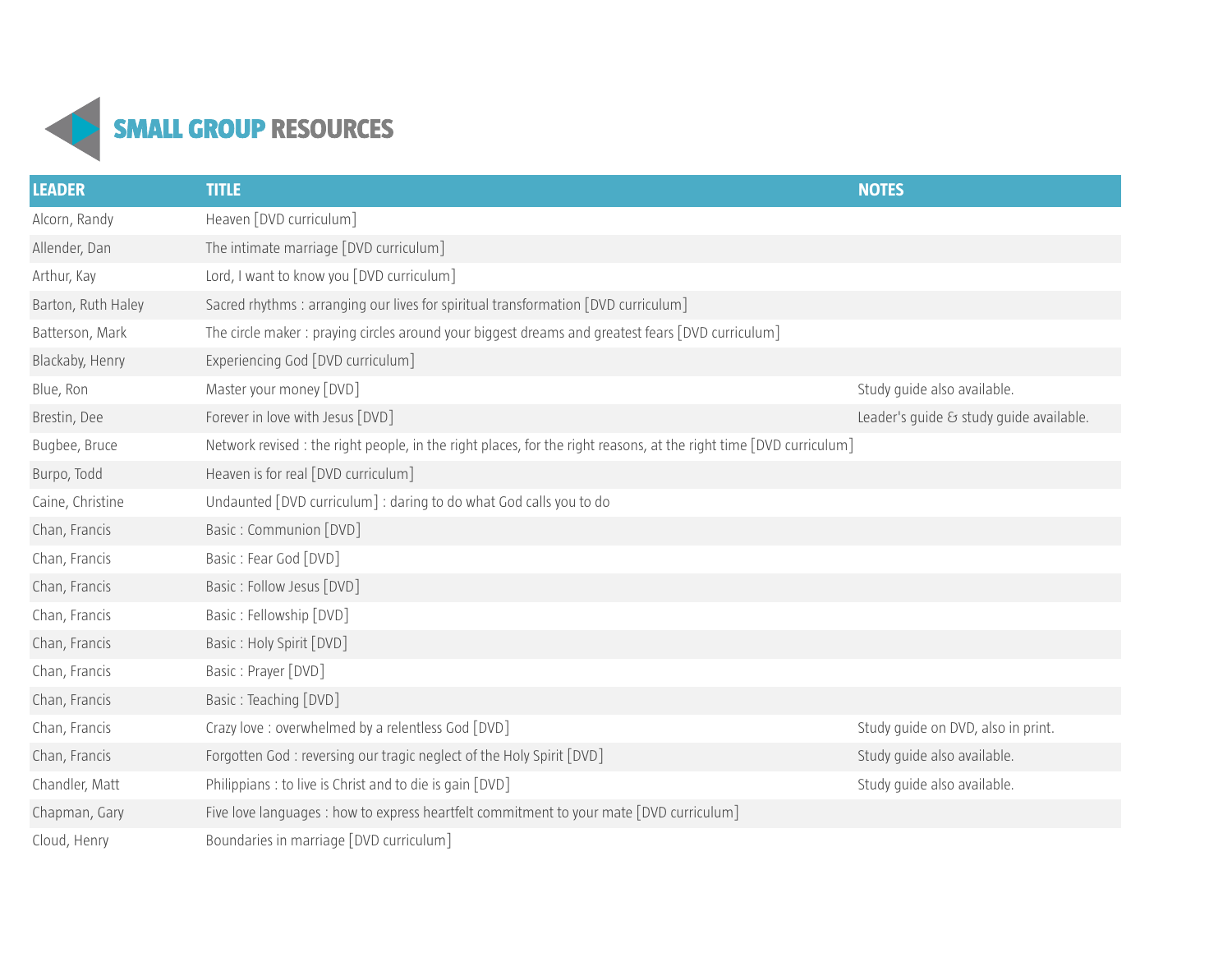| <b>LEADER</b>       | <b>TITLE</b>                                                                                              | <b>NOTES</b>                              |
|---------------------|-----------------------------------------------------------------------------------------------------------|-------------------------------------------|
| Cloud, Henry        | Boundaries : when to say yes, to say no to take control of your life [DVD]                                | Study guide also available.               |
| Cloud, Henry        | Boundaries with kids [DVD]                                                                                | Study guide also available.               |
| Cloud, Henry        | God will make a way : what to do when you don't know what to do [DVD curriculum]                          |                                           |
| Cloud, Henry        | Safe people : how to find relationships that are good for you and avoid those who aren't [DVD curriculum] |                                           |
| Colson, Charles     | Doing the right thing [DVD curriculum]                                                                    |                                           |
| Colson, Charles     | Rewired : a teen worldview curriculum [DVD curriculum]                                                    |                                           |
| Colson, Charles     | The faith: what Christians believe, why they believe it, and why it matters [DVD]                         | Study guide also available.               |
| Cooper, Ted Jr.     | The Bible in 90 days [DVD curriculum]                                                                     | Study guide also available.               |
| Cross, John         | Stranger on the road to Emmaus [DVD curriculum]                                                           |                                           |
| Cymbala, Jim        | When God's people pray [DVD]                                                                              | Study guide also available.               |
| Cymbala, Jim        | When God's spirit moves [DVD]                                                                             | Study guide also available.               |
| Deal, Ron           | The smart stepfamily [DVD]                                                                                | Free leader/study guide to be downloaded. |
| De Haan, Mart       | Romans: the letter that changed the world [DVD curriculum]                                                |                                           |
| Dion, Jennifer      | Fireproof your marriage [DVD curriculum]                                                                  |                                           |
| DeMoss, Nancy Leigh | Ruth : the message of redemption and revival in the book of Ruth [DVD]                                    | Study guide also available.               |
| Dobson, James       | Bringing up boys [DVD curriculum]                                                                         |                                           |
| Duford, Bob         | Joseph : the hard life [DVD]                                                                              |                                           |
| Eastman, Brett      | Beginning life together : six sessions on God's purpose for your life [DVD]                               | Study guide also available.               |
| Eastman, Brett      | Growing in Christ together: six sessions on discipleship [DVD]                                            | Study guide also available.               |
| Eggerichs, Emerson  | Love and respect [DVD curriculum]                                                                         |                                           |
| Eldredge, John      | Epic [DVD curriculum]                                                                                     |                                           |
| Evans, Jimmy        | Marriage on the rock [DVD curriculum]                                                                     |                                           |
| Farrel, Pam         | Raising a modern day princess [DVD curriculum]                                                            |                                           |
| Feinberg, Margaret  | Sacred echo: why is prayer so mysterious? [DVD curriculum]                                                |                                           |
| Feinberg, Margaret  | The organic God [DVD curriculum]                                                                          |                                           |
| Feldhahn, Shaunti   | For women only, for men only and for parents only [DVD curriculum]                                        |                                           |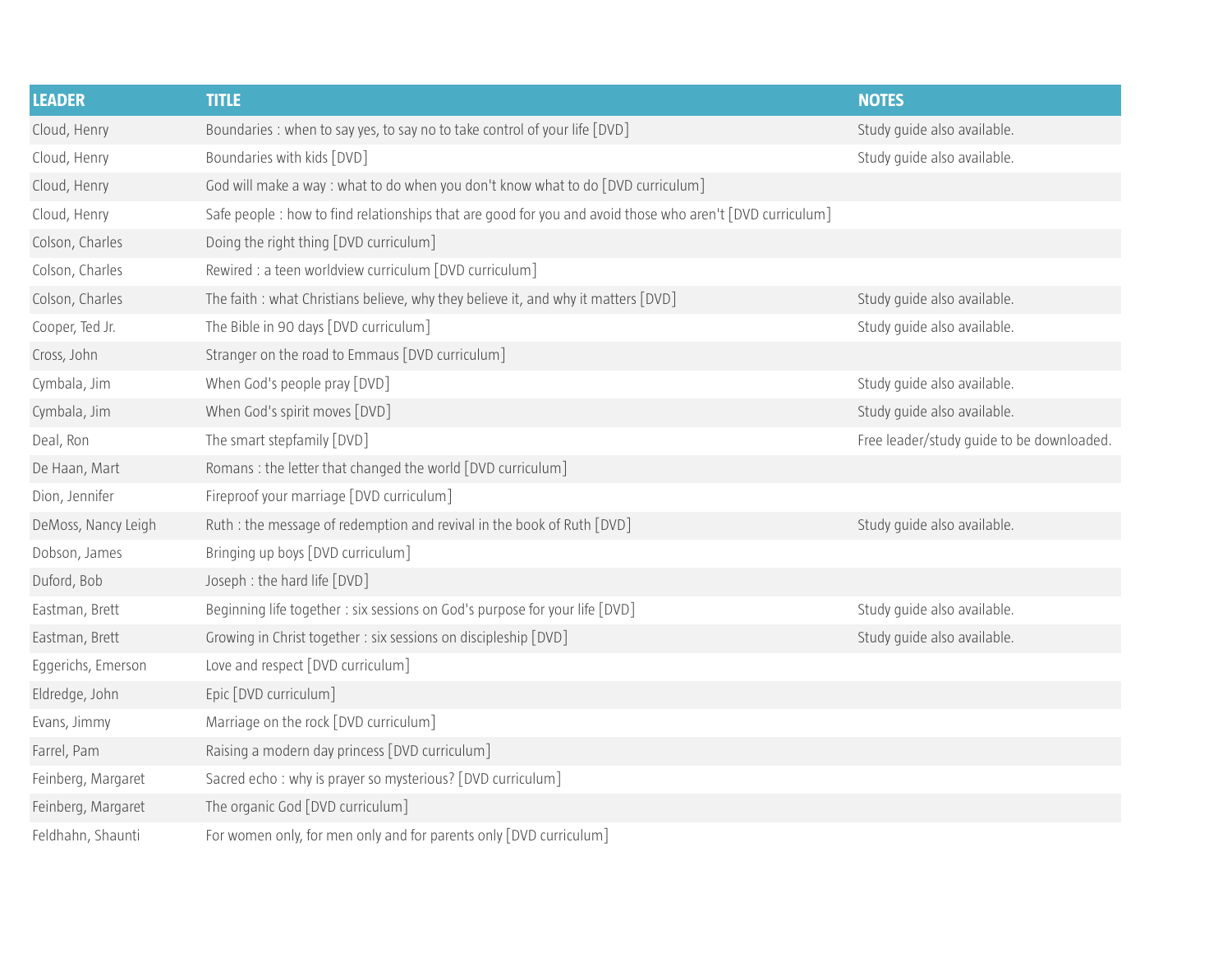| <b>LEADER</b>     | <b>TITLE</b>                                                                                | <b>NOTES</b>                         |
|-------------------|---------------------------------------------------------------------------------------------|--------------------------------------|
| Frazee, Randy     | The story [DVD]                                                                             | Study quide also available.          |
| Furtick, Steven   | Greater [DVD] : dream bigger, start smaller, ignite God's vision                            | Study guide also available.          |
| Furtick, Steven   | Crash the chatterbox [DVD]                                                                  | Study guide also available.          |
| Garris, Randy     | A lifetime love : building the marriage you want to come home to [DVD]                      |                                      |
| George, Elizabeth | A woman after God's own heart [DVD curriculum]                                              |                                      |
| George, Timothy   | Christianity and Islam [DVD]                                                                | Study guide available as PDF on DVD. |
| Goff, Bob         | Love does [DVD]                                                                             | Study guide also available.          |
| Groeschel, Craig  | Chazown : a different way to see your life [DVD]                                            |                                      |
| Groeschel, Craig  | The Christian atheist : believing in God but living as if he doesn't exist [DVD curriculum] |                                      |
| Groeschel, Craig  | Soul detox : clean living in a contaminated world [DVD]                                     | Study guide also available.          |
| Ham, Steve        | Answers for life: small group apologetics study [DVD curriculum]                            |                                      |
| Harper, Lisa      | Malachi : a love that never lets go [DVD curriculum]                                        |                                      |
| Higgs, Liz Curtis | Bad girls of the Bible: and what we can learn from them [DVD]                               | Study guide also available.          |
| Higgs, Liz Curtis | Loved by God: trusting his promises & experiencing his blessings [DVD curriculum]           |                                      |
| Higgs, Liz Curtis | Really bad girls of the Bible: and what we can learn from them [DVD]                        | Study quide also available.          |
| Higgs, Liz Curtis | Slightly bad girls of the Bible: flawed women loved by a flawless God [DVD]                 | Study guide also available.          |
| Higgs, Liz Curtis | Unveiling Mary Magdalene [DVD]                                                              | Study guide also available.          |
| Holliday, Tom     | The Passion : the purpose and person of Jesus Christ [DVD]                                  | Study guide also available.          |
| Holliday, Tom     | Foundations: the Holy Spirit [DVD]                                                          | Study guide also available.          |
| Hybels, Bill      | Just walk across the room [DVD]                                                             | Study guide also available.          |
| Idleman, Kyle     | Gods at war [DVD curriculum]                                                                |                                      |
| Idleman, Kyle     | H2O: a journey of faith [DVD curriculum]                                                    |                                      |
| Idleman, Kyle     | Not a fan [DVD curriculum]                                                                  |                                      |
| Ingram, Chip      | Effective parenting in a defective world [DVD curriculum]                                   |                                      |
| Ingram, Chip      | Overcoming emotions that destroy [DVD]                                                      |                                      |
| Ingram, Chip      | The invisible war [DVD curriculum]                                                          |                                      |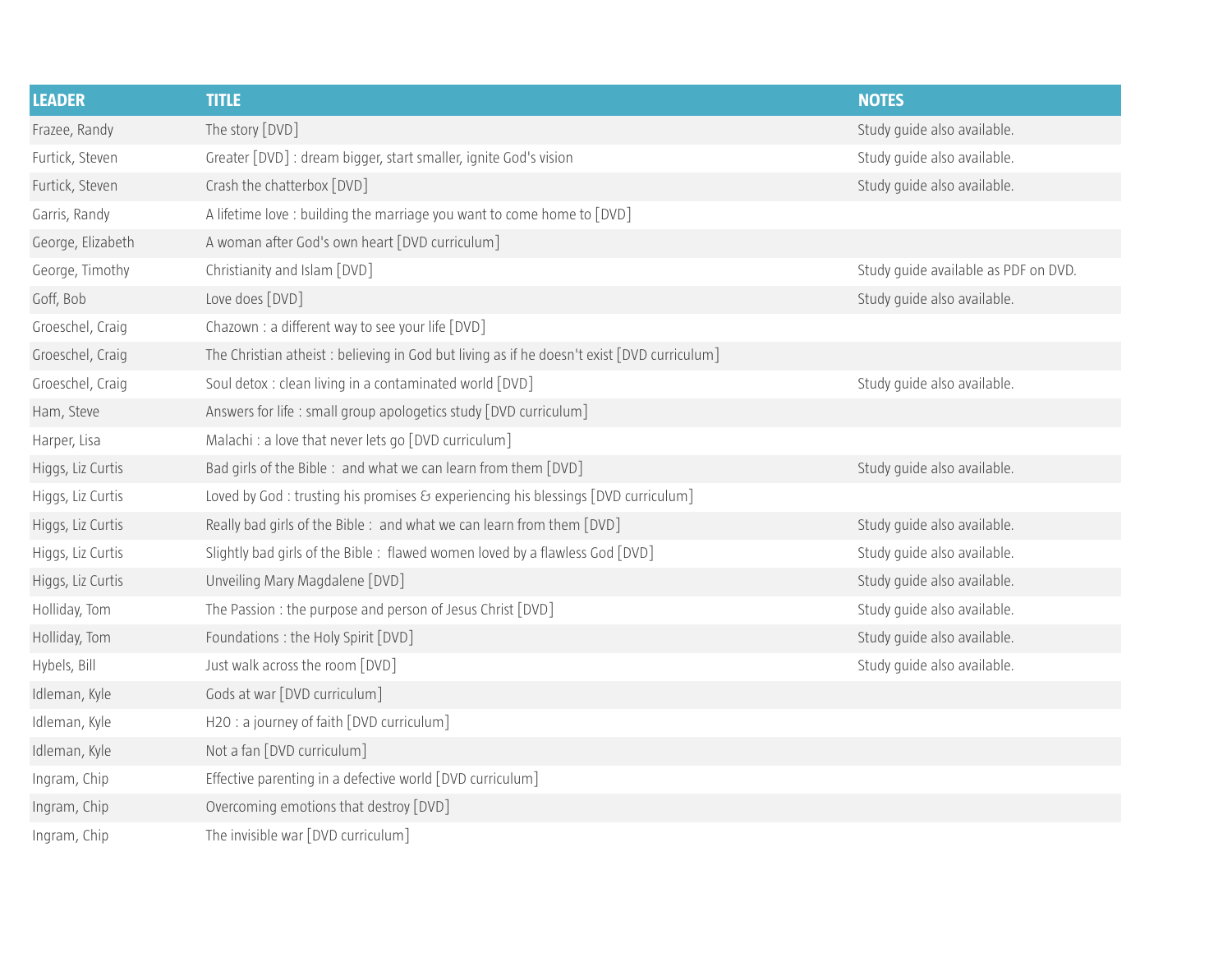| <b>LEADER</b>      | <b>TITLE</b>                                                                                       | <b>NOTES</b>                           |
|--------------------|----------------------------------------------------------------------------------------------------|----------------------------------------|
| Ingram, Chip       | True spirituality: becoming a Romans 12 Christian [DVD]                                            | Study quide also available.            |
| Ingram, Chip       | Why I believe [DVD]                                                                                | Study guide also available.            |
| Ingram, Chip       | Your divine design : spiritual gifts [DVD]                                                         | Study guide also available.            |
| Jones, Timothy     | Christian history made easy [DVD]                                                                  | Study guide also available.            |
| Keller, Timothy    | The prodigal God [DVD]                                                                             | Study guide also available.            |
| Keller, Timothy    | The reason for God [DVD]                                                                           | Book (includes study guide) available. |
| Kinnaman, David    | Unchristian : change the perception [DVD]                                                          | Leader's guide included.               |
| Leman, Kevin.      | Making the most of marriage [DVD curriculum]                                                       |                                        |
| Leman, Kevin.      | Running the rapids: guiding teenagers through the turbulent waters of adolescence [DVD curriculum] |                                        |
| Levine, Amy-Jill   | The Old Testament part 1 (Genesis - Joshua) [DVD]                                                  | Study guide also available.            |
| Levine, Amy-Jill   | The Old Testament part 2 (Judges - Malachi) [DVD]                                                  | Study guide also available.            |
| Lotz, Anne Graham. | Heaven: my father's house. [DVD]                                                                   | Study guide on DVD.                    |
| Lotz, Anne Graham. | I saw the Lord : a wakeup call for your heart [DVD]                                                | Study guide also available.            |
| Lotz, Anne Graham. | Magnificent obsession: embracing the God filled life [DVD]                                         | Study guide also available.            |
| Lotz, Anne Graham. | The vision of His glory [DVD curriculum]                                                           |                                        |
| Lucado, Max        | Before amen [DVD curriculum]                                                                       |                                        |
| Lucado, Max        | Come thirsty [DVD curriculum]                                                                      |                                        |
| Lucado, Max        | Fearless [DVD curriculum]                                                                          |                                        |
| Lucado, Max        | Max on life: answers and insights to your most important questions [DVD curriculum]                |                                        |
| Lucado, Max        | Outlive your life [DVD curriculum]                                                                 |                                        |
| Lucado, Max        | You'll get through this [DVD curriculum]                                                           |                                        |
| Lutzer, Erwin      | When you've been wronged [DVD]                                                                     | Study guide also available.            |
| MacDonald, James   | Gripped by the greatness of God [DVD curriculum]                                                   |                                        |
| Maier, Paul L.     | The odyssey of St. Paul [DVD curriculum]                                                           |                                        |
| McDowell, Josh     | Christ up close and personal : adult edition [DVD curriculum]                                      |                                        |
| McDowell, Josh     | Christ up close and personal : youth edition [DVD curriculum]                                      |                                        |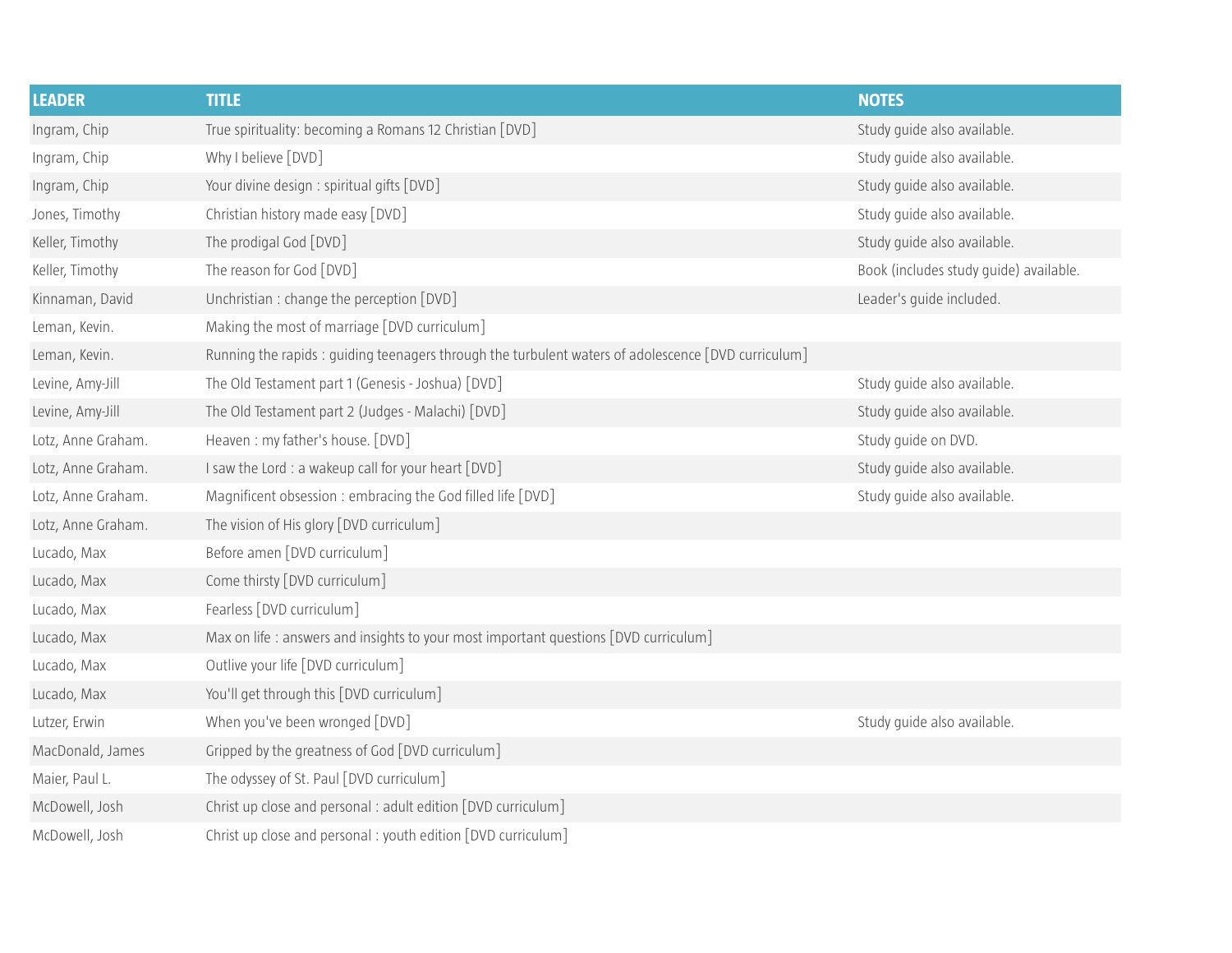| McDowell, Josh<br>More than a carpenter [DVD]<br>Study guide on DVD.<br>Crave [DVD curriculum]<br>McManus, Erwin Raphael<br>Uprising : a revolution of the soul [DVD curriculum]<br>McManus, Erwin Raphael<br>Do something : make your life count [DVD]<br>Study guide also available.<br>McPherson, Miles<br>Mims, Gene<br>Life $@$ full capacity : building Matthew 5 relationships $[DVD$ curriculum] |
|----------------------------------------------------------------------------------------------------------------------------------------------------------------------------------------------------------------------------------------------------------------------------------------------------------------------------------------------------------------------------------------------------------|
|                                                                                                                                                                                                                                                                                                                                                                                                          |
|                                                                                                                                                                                                                                                                                                                                                                                                          |
|                                                                                                                                                                                                                                                                                                                                                                                                          |
|                                                                                                                                                                                                                                                                                                                                                                                                          |
|                                                                                                                                                                                                                                                                                                                                                                                                          |
| Nehemiah : a heart that can break [DVD curriculum]<br>Minter, Kelly                                                                                                                                                                                                                                                                                                                                      |
| Mittleberg, Mark<br>Becoming a contagious Christian [DVD curriculum]                                                                                                                                                                                                                                                                                                                                     |
| A woman's heart: God's dwelling place [DVD curriculum]<br>Moore, Beth                                                                                                                                                                                                                                                                                                                                    |
| Moore, Beth<br>Beloved disciple: following John to the heart of Jesus [DVD curriculum]                                                                                                                                                                                                                                                                                                                   |
| Moore, Beth<br>Breaking free [DVD curriculum]                                                                                                                                                                                                                                                                                                                                                            |
| Children of the day: Thessalonians [DVD curriculum]<br>Moore, Beth                                                                                                                                                                                                                                                                                                                                       |
| Moore, Beth<br>Daniel: lives of integrity, words of prophesy [DVD curriculum]                                                                                                                                                                                                                                                                                                                            |
| David: seeking a heart like his [DVD curriculum]<br>Moore, Beth                                                                                                                                                                                                                                                                                                                                          |
| Moore, Beth<br>Esther: it's tough being a woman $[DVD$ curriculum $]$                                                                                                                                                                                                                                                                                                                                    |
| Moore, Beth<br>Here and nownow and then: Revelation [DVD]<br>Listening guide available.                                                                                                                                                                                                                                                                                                                  |
| Inheritance [DVD]<br>Listening guide available.<br>Moore, Beth                                                                                                                                                                                                                                                                                                                                           |
| James: mercy triumphs [DVD curriculum]<br>Moore, Beth                                                                                                                                                                                                                                                                                                                                                    |
| Jesus the one and only [DVD curriculum]<br>Moore, Beth                                                                                                                                                                                                                                                                                                                                                   |
| The law of love: lessons from the pages of Deuteronomy [DVD curriculum]<br>Moore, Beth                                                                                                                                                                                                                                                                                                                   |
| Living beyond yourself [DVD curriculum]<br>Moore, Beth                                                                                                                                                                                                                                                                                                                                                   |
| The patriarchs: encountering the God of Abraham, Isaac, and Jacob [DVD curriculum]<br>Moore, Beth                                                                                                                                                                                                                                                                                                        |
| Stepping up : a journey through the psalms of ascent [DVD curriculum]<br>Moore, Beth                                                                                                                                                                                                                                                                                                                     |
| To live is Christ : the life and ministry of Paul [DVD curriculum]<br>Moore, Beth                                                                                                                                                                                                                                                                                                                        |
| Wising up: Proverbs [DVD]<br>Moore, Beth<br>Listening guide on DVD.                                                                                                                                                                                                                                                                                                                                      |
| Moore, Beth (w/Arthur, Shire Anointed, transformed, redeemed : a study of David [DVD curriculum]                                                                                                                                                                                                                                                                                                         |

Moore, Beth (w/Arthur, Shire Faithful, abundant, true : three lives going deeper still [DVD curriculum]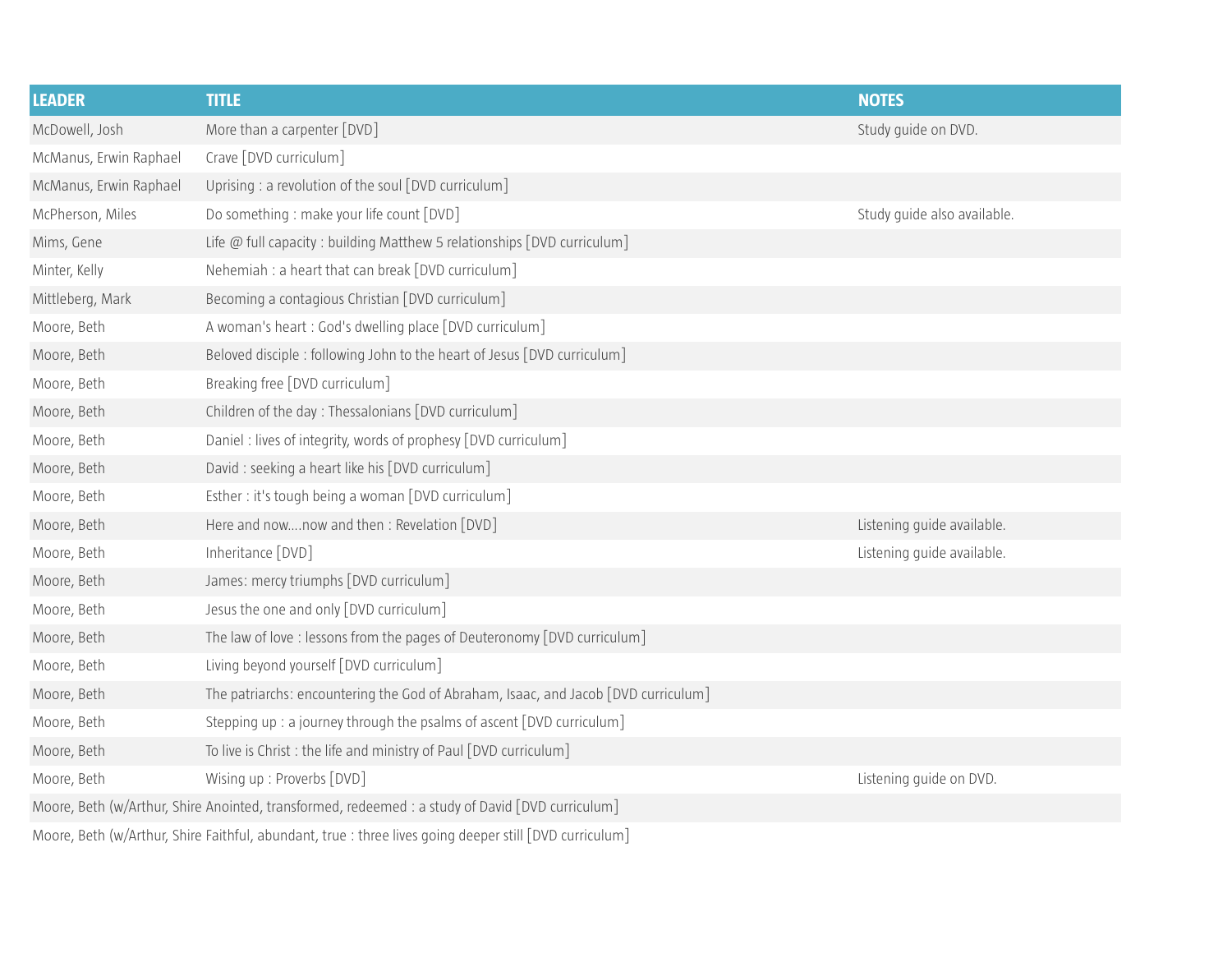| <b>LEADER</b>           | <b>TITLE</b>                                                                               | <b>NOTES</b>                |
|-------------------------|--------------------------------------------------------------------------------------------|-----------------------------|
| Nasser, David           | Paul, the apostle [DVD curriculum]                                                         |                             |
| Omartian, Stormie       | The power of a praying woman [DVD curriculum]                                              |                             |
| Ortberg, John           | If you want to walk on water, you have to get out of the boat [DVD curriculum]             |                             |
| Ortberg, John           | The life you've always wanted : spiritual disciplines for ordinary people [DVD curriculum] |                             |
| Ortberg, John           | Who is this man : the unpredictable impact of the inescapable Jesus [DVD curriculum]       |                             |
| Parrott, Les and Leslie | Real relationships : from bad to better and from good to great [DVD curriculum]            |                             |
| Parsons, Rob            | 21st century marriage [DVD]                                                                | Includes study guide.       |
| Parsons, Rob            | 21st century parent [DVD]                                                                  | Includes study guide.       |
| Phillips, Todd          | Joshua : be strong and courageous [DVD]                                                    |                             |
| Purpose Driven Ministry | A spiritual road map [DVD] : a small group study in 1 Thessalonians, v. 1                  | Study guide also available. |
| Purpose Driven Ministry | A spiritual road map [DVD] : a small group study in 1 Thessalonians, v. 2                  | Study guide also available. |
| Ramsey, Dave            | Cash flow planning : budgeting that works [DVD]                                            |                             |
| Ramsey, Dave            | Dumping debt : beat debtand build wealth [DVD]                                             |                             |
| Ramsey, Dave            | Relating with money : nerds & free spirits unite [DVD]                                     |                             |
| Ramsey, Dave            | The great misunderstanding : the power of giving! [DVD]                                    |                             |
| Reagan, David           | The seven churches of Revelation [DVD]                                                     | Study guide on DVD.         |
| Robison, Gerald         | Cat and dog theology [DVD curriculum]                                                      |                             |
| Rothschild, Jennifer    | Walking by faith : lessons I learned in the dark [DVD curriculum]                          |                             |
| Rusaw, Rick             | Life on loan [DVD curriculum]                                                              |                             |
| Russell, Bob            | Acts of God [DVD curriculum]                                                               |                             |
| Russell, Bob            | Risky creation : Adam & Noah [DVD]                                                         |                             |
| Russell, Bob            | Promises, promises : Abraham [DVD]                                                         |                             |
| Russell, Bob            | Nobody's perfect : Jacob [DVD]                                                             |                             |
| Russell, Bob            | Good from evil: Joseph [DVD]                                                               |                             |
| Schaeffer, Francis      | How then shall we live [DVD]                                                               | Study guide on DVD.         |
| Seacoast Church         | It starts with one: igniting the passion for the mission of the church [DVD]               | Study guide also available. |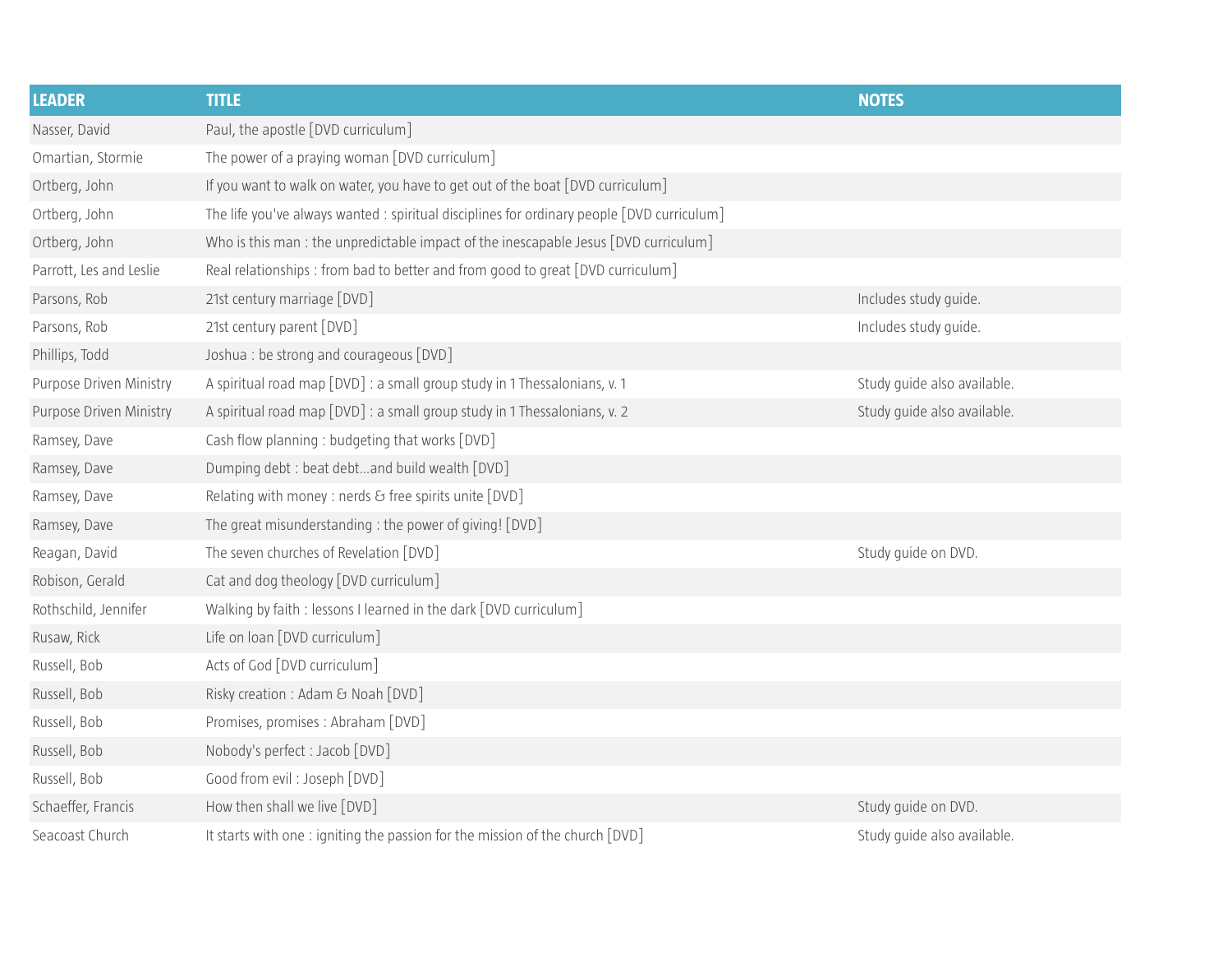| <b>LEADER</b>    | <b>TITLE</b>                                                                                        | <b>NOTES</b>                           |
|------------------|-----------------------------------------------------------------------------------------------------|----------------------------------------|
| Seacoast Church  | Christ follower : a doer of the word with passion, devotion, connection, commitment [DVD]           |                                        |
| Sharp, Mary Jo   | Why do you believe that? [DVD curriculum]                                                           |                                        |
| Skelton, Stephen | Gilligan's Island Bible study [DVD curriculum] : seven deadly sins                                  | Workbook also available.               |
| Skelton, Stephen | Mayberry Bible study, vol. 1 [DVD curriculum]                                                       | Workbook also available.               |
| Skelton, Stephen | Mayberry Bible study, vol. 4 [DVD curriculum]                                                       | Workbook also available.               |
| Smalley, Gary    | The DNA of relationships small group series [DVD curriculum]                                        |                                        |
| Smalley, Gary    | The language of sex [DVD]                                                                           | Study guide also available.            |
| Stanley, Andy    | Breakaway : because you did not set out to be just like everybody else [DVD]                        | Study guide also available.            |
| Stanley, Andy    | Christian : it's not what you think [DVD]                                                           | Study guide also available.            |
| Stanley, Andy    | Comparison trap [DVD]                                                                               | Study guide on DVD.                    |
| Stanley, Andy    | Defining moments : what to do when you come face-to-face with the truth [DVD]                       | Study guide also available.            |
| Stanley, Andy    | Discovering God's will [DVD]                                                                        | Study guide also available.            |
| Stanley, Andy    | Fight club [DVD]                                                                                    | Study guide on DVD.                    |
| Stanley, Andy    | Five things God uses to grow your faith [DVD]                                                       | Study guide on DVD.                    |
| Stanley, Andy    | Go fish : because of what's on the line [DVD]                                                       | Study quide also available.            |
| Stanley, Andy    | He's still got the whole world in his hands [DVD]                                                   | Study quide on DVD.                    |
| Stanley, Andy    | How to be rich [DVD]                                                                                | Book (includes study guide) available. |
| Stanley, Andy    | iMarriage: transforming your expectations [DVD]                                                     | Study guide also available.            |
| Stanley, Andy    | It came from within [DVD]                                                                           | Study guide on DVD.                    |
| Stanley, Andy    | Life rules: instructions for life [DVD]                                                             | Study guide also available.            |
| Stanley, Andy    | New rules for sex, love and dating                                                                  | Study guide on DVD.                    |
| Stanley, Andy    | Parental guidance required : how to enhance, advance and influence your child's relationships [DVD] | Study guide also available.            |
| Stanley, Andy    | Playing God [DVD]                                                                                   | Study guide on DVD.                    |
| Stanley, Andy    | Take it to the limit [DVD]                                                                          | Study quide also available.            |
| Stanley, Andy    | Taking care of business: finding God at work [DVD]                                                  | Study guide also available.            |
| Stanley, Andy    | The best question ever [DVD]                                                                        | Study quide also available.            |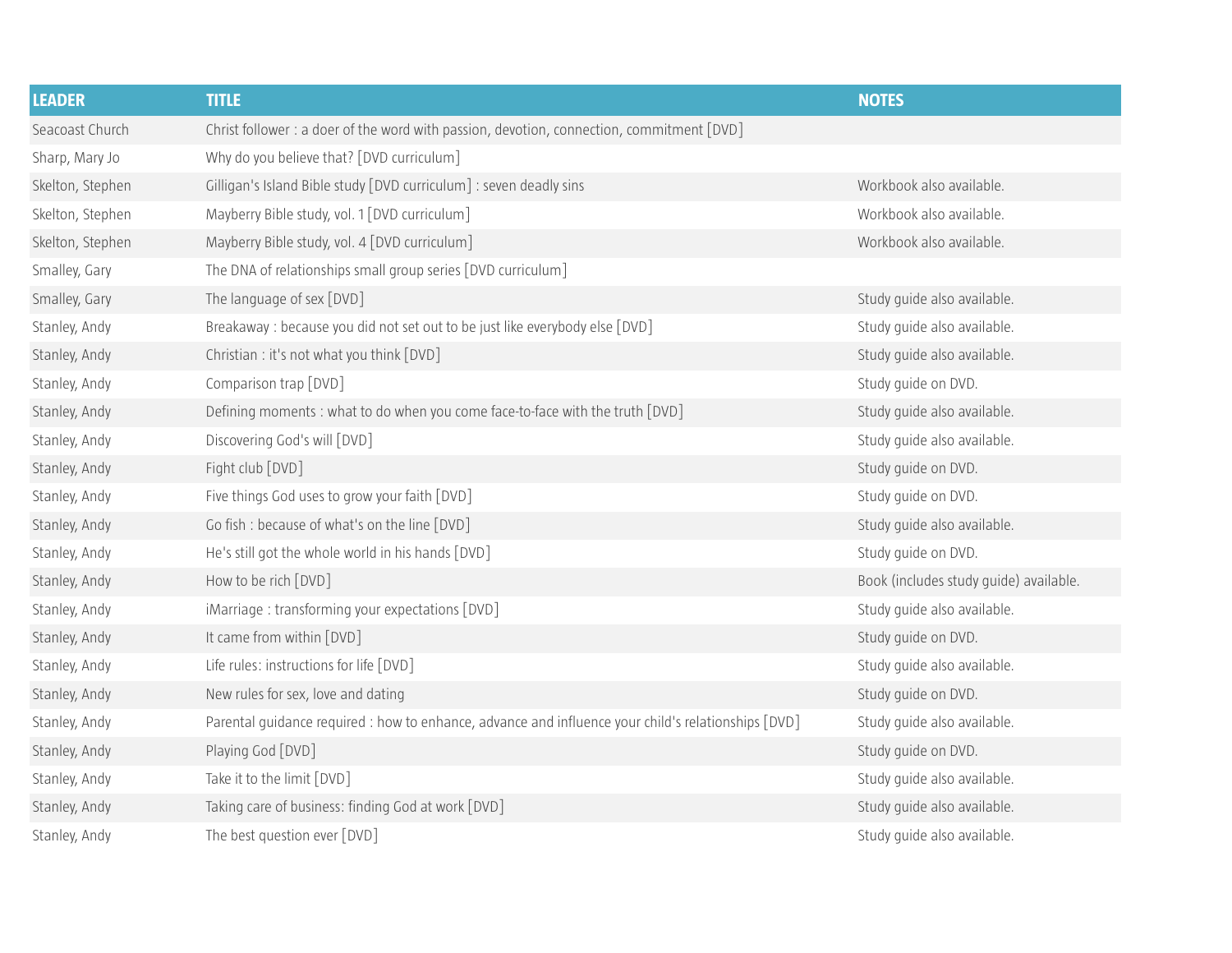| <b>LEADER</b>    | <b>TITLE</b>                                                              | <b>NOTES</b>                 |
|------------------|---------------------------------------------------------------------------|------------------------------|
| Stanley, Andy    | The new rules for sex, love $\delta$ dating $[DVD]$                       | Study guide on DVD.          |
| Stanley, Andy    | Time of your life [DVD]                                                   | Study guide on DVD.          |
| Stanley, Andy    | Twisting the truth : learning to discern in a culture of deception [DVD]  | Study guide also available.  |
| Stanley, Andy    | Why worry? [DVD]                                                          | Study guide on DVD.          |
| Stearns, Richard | The hole in our gospel [DVD curriculum]                                   |                              |
| Stotts, Dave     | Drive thru history : East meets West [DVD]                                |                              |
| Stotts, Dave     | Drive thru history: Greece and the Word [DVD]                             |                              |
| Stotts, Dave     | Drive thru history: Rome if you want to [DVD]                             |                              |
| Stotts, Dave     | Drive thru history: Turkish delight [DVD]                                 |                              |
| Stotts, Dave     | Drive thru history: Holy Land -- Jerusalem to Calvary [DVD]               |                              |
| Stotts, Dave     | Drive thru history : Holy Land -- Egypt to Qumran [DVD]                   |                              |
| Stotts, Dave     | Drive thru history : Holy Land -- Bethlehem to Caesarea [DVD]             |                              |
| Stotts, Dave     | Drive thru history : Holy Land -- Jericho to Megiddo [DVD]                |                              |
| Stotts, Dave     | Drive thru history: Discovering America's founders [DVD]                  |                              |
| Stotts, Dave     | Drive thru history America : foundations of character [DVD]               | Student book also available. |
| Stotts, Dave     | Drive thru history: Columbus, the Pilgrims, and early Boston [DVD]        |                              |
| Stotts, Dave     | Drive thru history: New York, New Jersey, and Washington's warriors [DVD] |                              |
| Stotts, Dave     | Drive thru history: Patriots, Penn, and the Freedom Trail [DVD]           |                              |
| Stotts, Dave     | Drive thru history : Soldiers, Jamestown, and heroes of Virginia [DVD]    |                              |
| Strobel, Lee     | Discussing the Da Vinci code [DVD curriculum]                             |                              |
| Strobel, Lee     | The case for a Creator [DVD]                                              | Study guide also available.  |
| Strobel, Lee     | The case for Christ [DVD]                                                 | Study guide also available.  |
| Strobel, Lee     | The case for faith [DVD]                                                  | Study guide also available.  |
| Tackett, Del     | The truth project [DVD curriculum]                                        |                              |
| TerKeurst, Lysa  | Becoming more than a good Bible study girl [DVD curriculum]               |                              |
| TerKeurst, Lysa  | Made to crave [DVD curriculum]                                            |                              |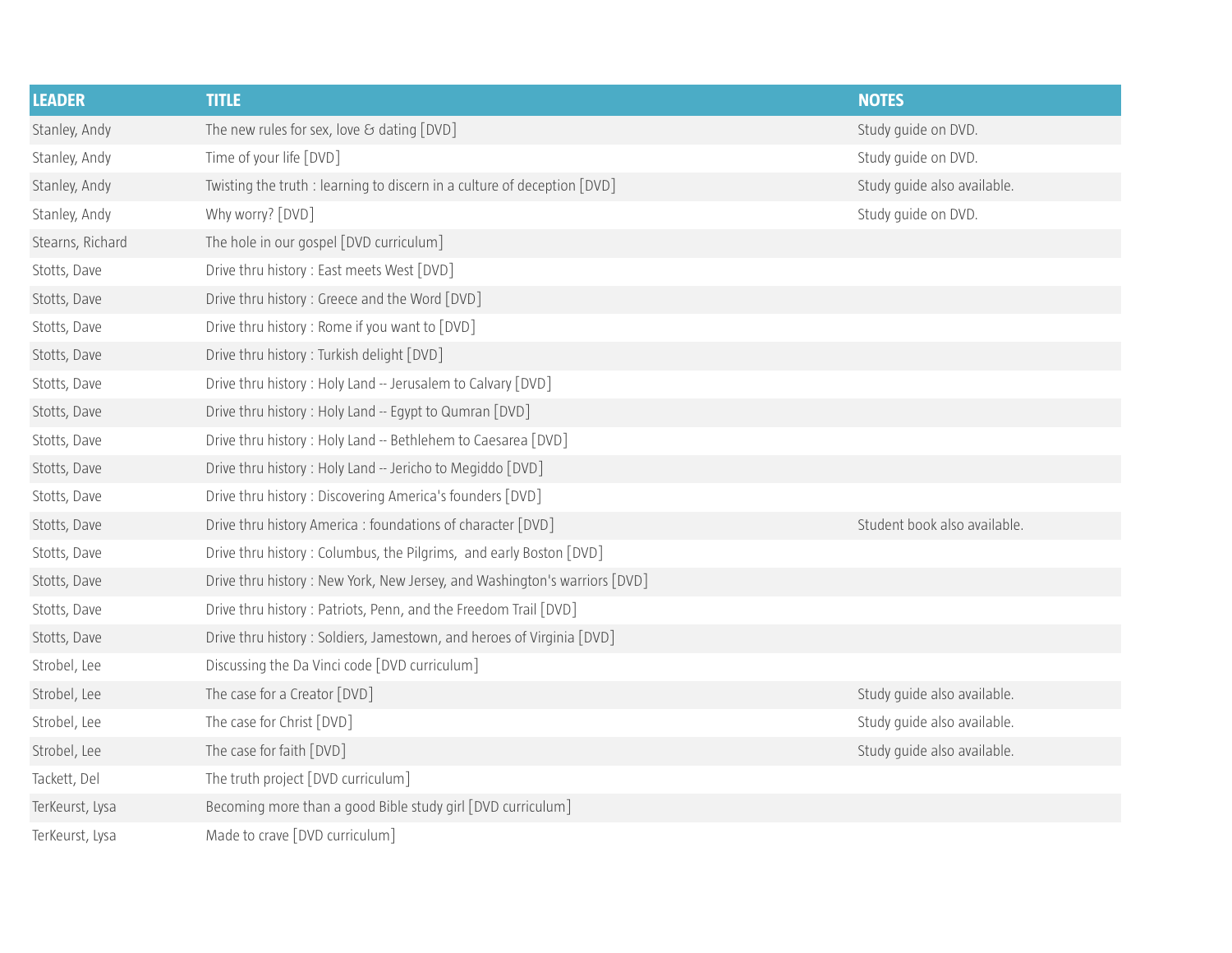| <b>LEADER</b>       | <b>TITLE</b>                                                                                      | <b>NOTES</b>                            |
|---------------------|---------------------------------------------------------------------------------------------------|-----------------------------------------|
| TerKeurst, Lysa     | The best yes: making wise decisions [DVD curriculum]                                              |                                         |
| TerKeurst, Lysa     | Unglued [DVD curriculum]                                                                          |                                         |
| TerKeurst, Lysa     | What happens when women say yes to God [DVD curriculum]                                           |                                         |
| Thomas, Angela      | Do you think I'm beautiful? [DVD curriculum]                                                      |                                         |
| Thomas, Gary        | Sacred marriage : what if God designed marriage to make us holy more than to make us happy? [DVD] | Study guide also available.             |
| Tuttle, Phil        | Detour: finding purpose when your life doesn't make sense [DVD curriculum]                        |                                         |
| Vander Laan, Ray    | Faith lessons on the early church [DVD]                                                           | Leader's quide & study quide available. |
| Vander Laan, Ray    | Faith lessons on the promised land [DVD]                                                          | Leader's guide & study guide available. |
| Vander Laan, Ray    | Faith lessons on the prophets and kings of Israel [DVD]                                           | Leader's guide & study guide available. |
| Vander Laan, Ray    | Faith lessons: the death and resurrection of the Messiah [DVD]                                    | Discovery guide also available.         |
| Vander Laan, Ray    | Faith lessons: in the dust of the rabbi [DVD]                                                     | Discovery quide also available.         |
| Vander Laan, Ray    | Faith lessons: the life and ministry of the Messiah [DVD]                                         | Leader's guide & study guide available. |
| Vander Laan, Ray    | Faith lessons: the path to the cross [DVD]                                                        | Discovery quide also available.         |
| Vander Laan, Ray    | Faith lessons: walk as Jesus walked [DVD]                                                         | Discovery quide also available.         |
| Vander Laan, Ray    | Faith lessons: with all your heart [DVD]                                                          | Discovery guide also available.         |
| VanderGriend, Alvin | Love to pray $[DVD]$                                                                              | Study guide also available.             |
| Voskamp, Ann        | One thousand gifts : a dare to live fully right where you are [DVD curriculum]                    |                                         |
| Warren, Rick        | 40 days of love [DVD]                                                                             | Study guide also available.             |
| Warren, Rick        | Better together: 40 days of community [DVD]                                                       | Study quide also available.             |
| Warren, Rick        | The Daniel plan [DVD]                                                                             | Study guide also available.             |
| Warren, Rick        | Developing a faith that works (book of James), volume 1 [DVD]                                     | Study guide also available.             |
| Warren, Rick        | Developing a faith that works (book of James), volume 2 [DVD]                                     | Study guide also available.             |
| Warren, Rick        | Everything is possible with God [DVD curriculum]                                                  | Study guide also available.             |
| Warren, Rick        | God's answers to difficult questions [DVD]                                                        | Study guide also available.             |
| Warren, Rick        | The purpose driven life [DVD]                                                                     | Study guide also available.             |
| Weaver, Joanna      | Having a Mary heart in a Martha world [DVD]                                                       | Study quide also available.             |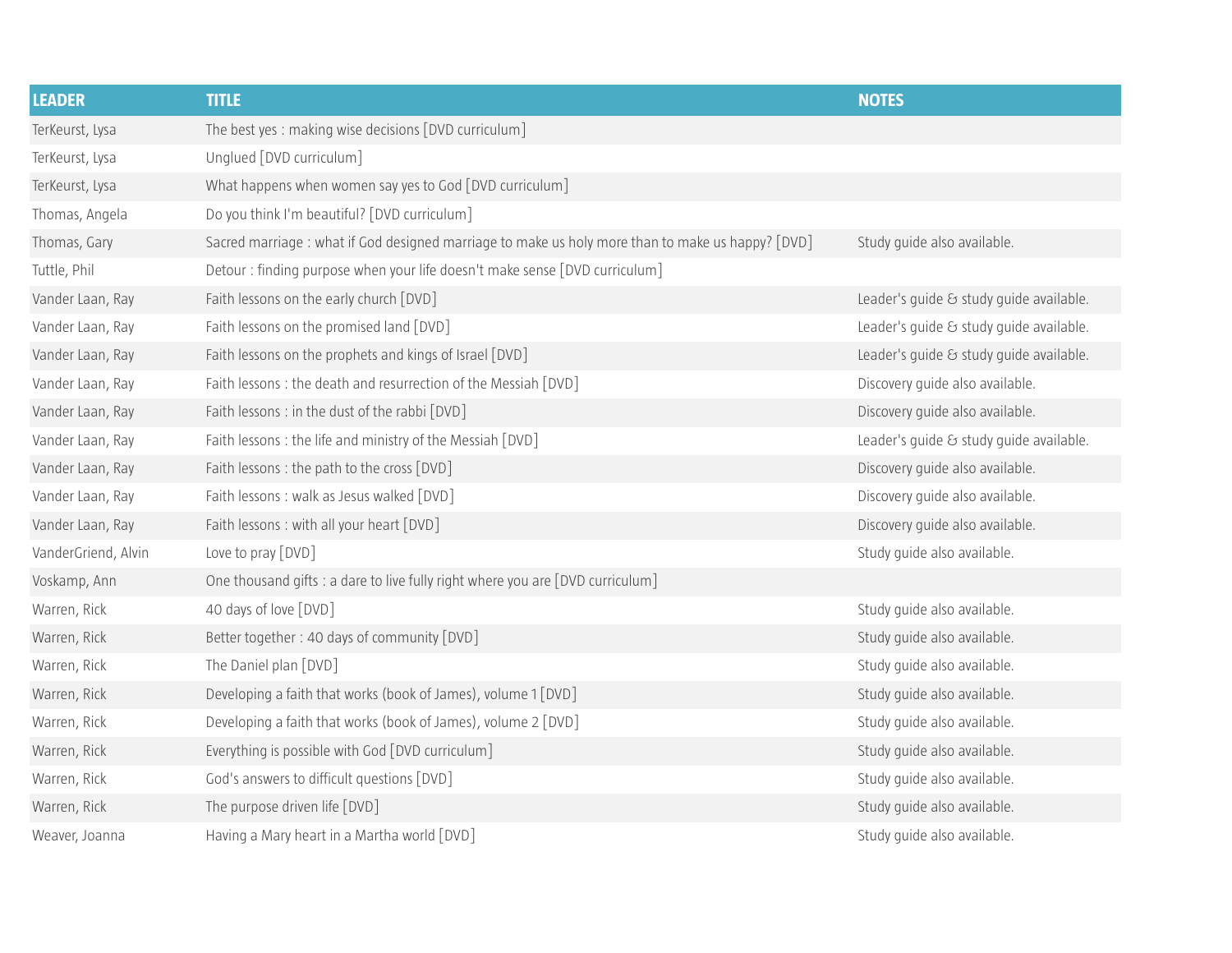| <b>LEADER</b>     | <b>TITLE</b>                                                                | <b>NOTES</b>                            |
|-------------------|-----------------------------------------------------------------------------|-----------------------------------------|
| Wilhite, Jud      | Why: pursuing answers to life's biggest questions [DVD]                     | Study guide also available.             |
| Wilkinson, Bruce  | A biblical portrait of marriage [DVD curriculum]                            |                                         |
| Wilkinson, Bruce  | Personal holiness in times of temptation [DVD]                              | Study guide also available.             |
| Wilkinson, Bruce. | The seven stages of spiritual growth [DVD curriculum]                       |                                         |
| Wilkinson, Bruce. | The three chairs [DVD]                                                      |                                         |
| Wilkinson, Bruce. | Walk through the Pentateuch [DVD curriculum]                                |                                         |
| Witt, Lance       | What Jesus has to say about leading a blessed life [DVD]                    | Study quide also available.             |
| Witt, Lance       | What Jesus has to say about living beyond yourself [DVD]                    | Study guide also available.             |
| Witt, Lance       | What Jesus has to say about in pursuit of God [DVD]                         |                                         |
| Wright, H. Norman | The victory: overcoming the trials of life [DVD]                            | Study guide also available.             |
| Yancey, Philip.   | The Bible Jesus read [DVD]                                                  | Leader's guide & study guide available. |
| Yancey, Philip.   | The Jesus I never knew [DVD]                                                | Study guide also available.             |
| Yancey, Philip.   | What's so amazing about grace? [DVD]                                        | Study guide also available.             |
| Zacharias, Ravi   | Jesus among other gods : the absolute claims of the Christian message [DVD] | Facilitator's guide also available.     |
| Zacharias, Ravi   | Deliver us from evil [DVD curriculum]                                       |                                         |
|                   | Acts: deepening life together [DVD]                                         | Study guide also available.             |
|                   | Bridges: Christians connecting with Muslims [DVD curriculum]                |                                         |
|                   | Choosing wisely before you divorce [DVD curriculum]                         |                                         |
|                   | Christianity and Islam [DVD]                                                |                                         |
|                   | Christianity, cults and religions [DVD curriculum]                          |                                         |
|                   | Courageous living Bible study [DVD curriculum]                              |                                         |
|                   | DivorceCare for Kids [DVD curriculum]                                       |                                         |
|                   | Global purpose: fulfilling God's heart for the world [DVD curriculum]       |                                         |
|                   | Deepening life together: John [DVD]                                         | Study guide also available.             |
|                   | Power of forgiveness [DVD]                                                  | Includes study guide.                   |
|                   | Romans: deepening life together [DVD]                                       | Study guide also available.             |